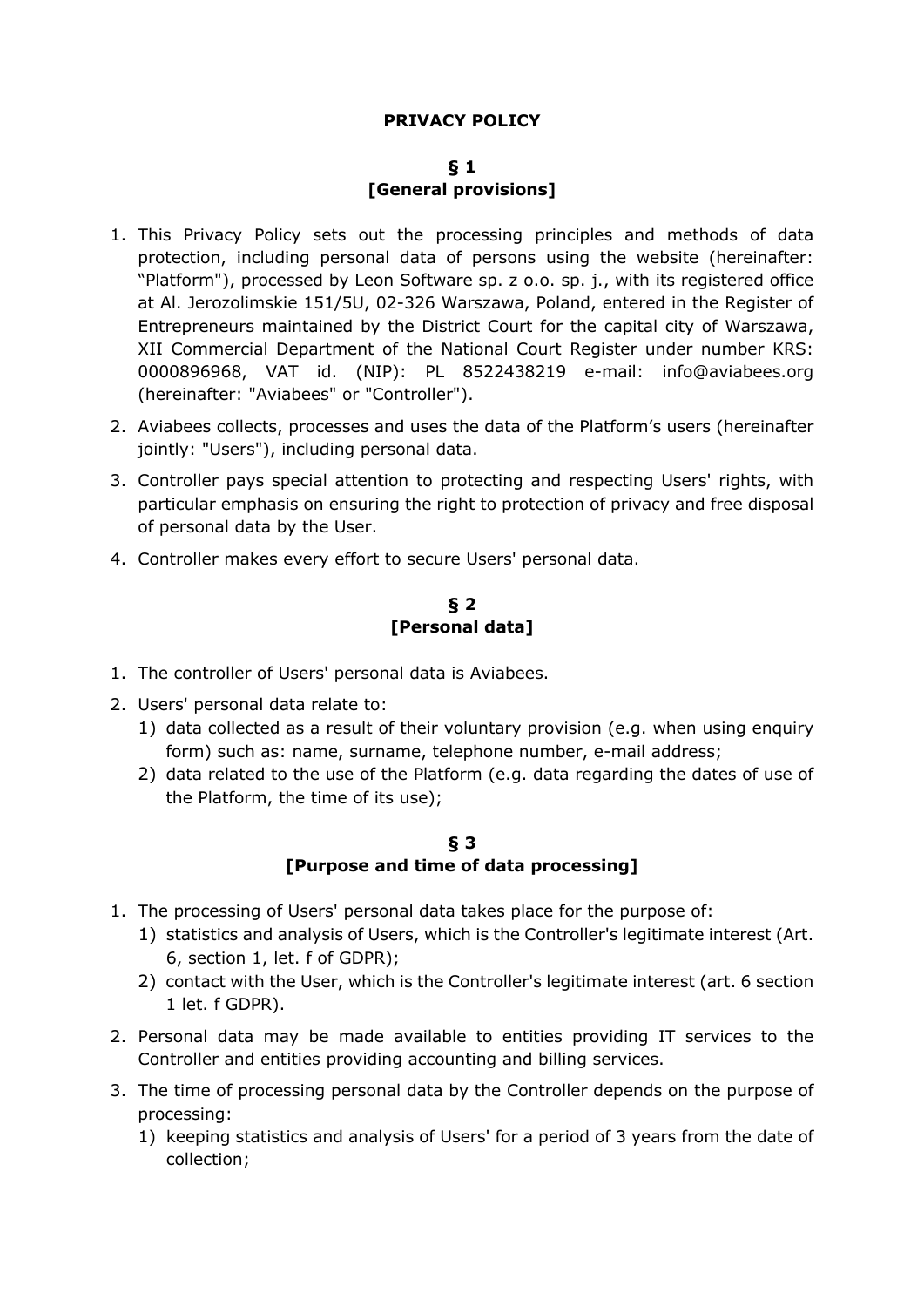2) personal data processed in order to contact the User are processed for a period of 1 year from the end of correspondence.

# **§ 4 [Users' rights]**

- 1. The User who is the data subject has the following rights:
	- 1) the right to access personal data and the right to receive a copy;
	- 2) the right to request the rectification of personal data;
	- 3) the right to request the erasure of personal data;
	- 4) the right to request restriction of the processing of personal data;
	- 5) the right to transfer personal data;
	- 6) the right to object to the processing of personal data;
	- 7) the right to lodge a complaint with a supervisory authority.
- 2. In order to exercise any of the rights referred to above, the User may submit a request to the Controller via email to the address info@aviabees.org.
- 3. Providing data is voluntary, but without the provision, it will be impossible to contact the Controller.

#### **§ 5 [Cookies and tools used within the website]**

- 1. As part of the functionality of the Platform, small files called cookies are used. These files are saved by the server on end user's computer. Using cookies should be understood as their storage and access to them by the Controller.
- 2. Cookies are IT data, in particular text files, which are stored in the User's end device and are intended for the use of websites. Cookies usually contain the name of the website they come from, the time they are stored on the end device, content (e.g. action identifiers) and a unique number.
- 3. Cookies are used for the following purposes:
	- 1) adapting the content of the website to the User's preferences and optimizing the use of the website. In particular, these files allow to recognize the User's device and properly display the website, adapting it to his needs and preferences;
	- 2) creating statistics and analyses regarding the use of the website.
- 4. As a part of website, two basic types of cookies are used: "session" (session cookies, session storage) and "permanent" (persistent cookies, local storage). Session cookies are temporary files that are stored on the User's device until the session expires (e.g., leaving the website, deleting them by the User, or turning the software off). Persistent cookies are stored in the User's device for the time specified in the cookie file parameters or until they are deleted by the User.
- 5. The use of cookies does not cause any configuration changes on the end user's device and the software installed on this device.
- 6. The default settings of web browsers usually allow the saving of cookies on end user's devices. These settings can be changed by User.